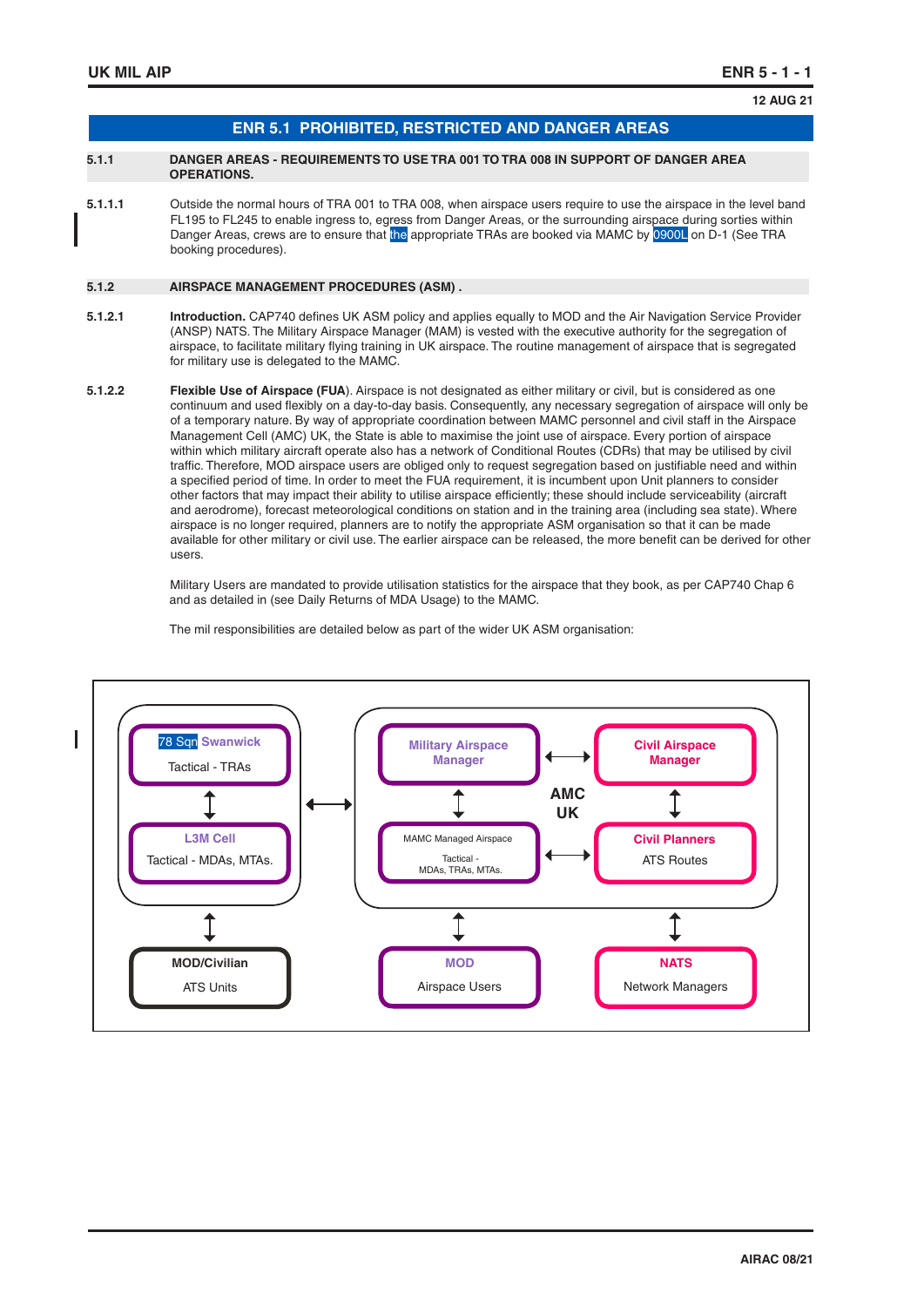**12 AUG 21**

| <b>ENR 5.1 PROHIBITED, RESTRICTED AND DANGER AREAS</b> | Continued |
|--------------------------------------------------------|-----------|

#### **5.1.3 MANAGED DANGER AREAS (MDAs).**

**5.1.3.1 Introduction.** There are 4 MDA complexes situated in UK airspace, created to provide segregated airspace for military flying training, bookings for which are managed by the MAMC. In accordance with the principles of the FUA, MDAs are only activated on request.

#### **5.1.3.2 Availability.** The MAMC will accept bids for use of the MDAs and other DAs as listed below:

| <b>Danger Area</b>                                          | <b>Name</b>         | <b>Vertical Limits</b>   | Available |
|-------------------------------------------------------------|---------------------|--------------------------|-----------|
| EG D064 A, B, C                                             | South West MDA      | 10000ft amsl - FL660 (*) | By NOTAM  |
| EG D323 A, B, C, D, E                                       | Southern MDA        | FL50 - FL660             | By NOTAM  |
| EG D323 G, H, J, K                                          | Southern MDA        | FL150 - FL660            | By NOTAM  |
| EG D323 L, M, N, P, Q, R                                    | Southern MDA        | FL100 - FL660            | By NOTAM  |
| EG D412                                                     | Staxton             | SFC - 10000ft amsl       | By NOTAM  |
| EG D513 C                                                   | Druridge Bay        | SFC - 10000ft amsl       | By NOTAM  |
| EG D513 A, B                                                | Druridge Bay        | SFC - 23000ft amsl       | By NOTAM  |
| EG D613 A, B, C, D                                          | Central MDA         | FL100 - FL660            | By NOTAM  |
| EG D712 A, B, C, D                                          | Northern MDA        | FL245 - FL660            | By NOTAM  |
| EG D809 S, C, N                                             | Moray Firth S, C, N | SFC - 55000ft amsl       | By NOTAM  |
| (*) OCNL notified from ALT 5000 to FL660.<br><b>Remarks</b> |                     |                          |           |

**5.1.3.3 MDA Airspace En-Route Chart.** See UK Mil AIP ENR 6-2 for UK Managed Danger Areas En-route Chart.

#### **5.1.4** MILITARY AIRSPACE MANAGEMENT CELL (MANAGED AIRSPACE) (MAMC(MA))

**5.1.4.1** MAMC. The core roles of MAMC are mandated by CAP740 and any other tasks as directed by SO1 Airspace DAATM. MAMC is required to enact FUA policy and its major responsibilities are summarised below:

> a. Prioritisation, de-confliction and management of airspace bookings in accordance with 'MDA Booking Priorities'

- b. Pre-tactical management of TRAs and MTAs.
- c. Pre-tactical management of AARA and military refuelling routes.
- d. Notification of military activity in selected Danger Areas and other airspace volumes to civil airspace planners.
- e. Consider requests by the ANSP NATS for use of CDRs that affect the availability of MDAs.

 f. Collaborative decision making with civilian airspace planners and managers, facilitating effective management of the UK Air Traffic network in accordance with CAP 740 3.10/3.20/3.21.

Distribution of a daily plan of military activity to enable the publication of the Airspace Use Plan, and Updated Airspace Use Plans. Airspace Use Plans are distributed to the Central Flow Management Unit who promulgate the availability of flight planable air routes in the Eurocontrol Area via an Electronic Airspace Use Plan (eAUP).

h. NOTAM segregation of airspace for military use.

 i. Liaise with all airspace users to ensure that airspace no longer required for use by the allocated unit is made available to other users.

j. Compilation and analysis of Key Performance Indicators of airspace usage in accordance with CAP 740 6.5.

**5.1.4.2** MAMC(MA) Hours of Operation. MAMC(MA) operating hours are 0730L – 1700L, Mon – Thu; 0730L – 1500L Fri. Outside normal hours (including Bank Holidays) the MAMC task is delegated to the 78 Sqn Swanwick ATCO IC. OC MAMC may direct longer opening hours to support periods of exercise activity.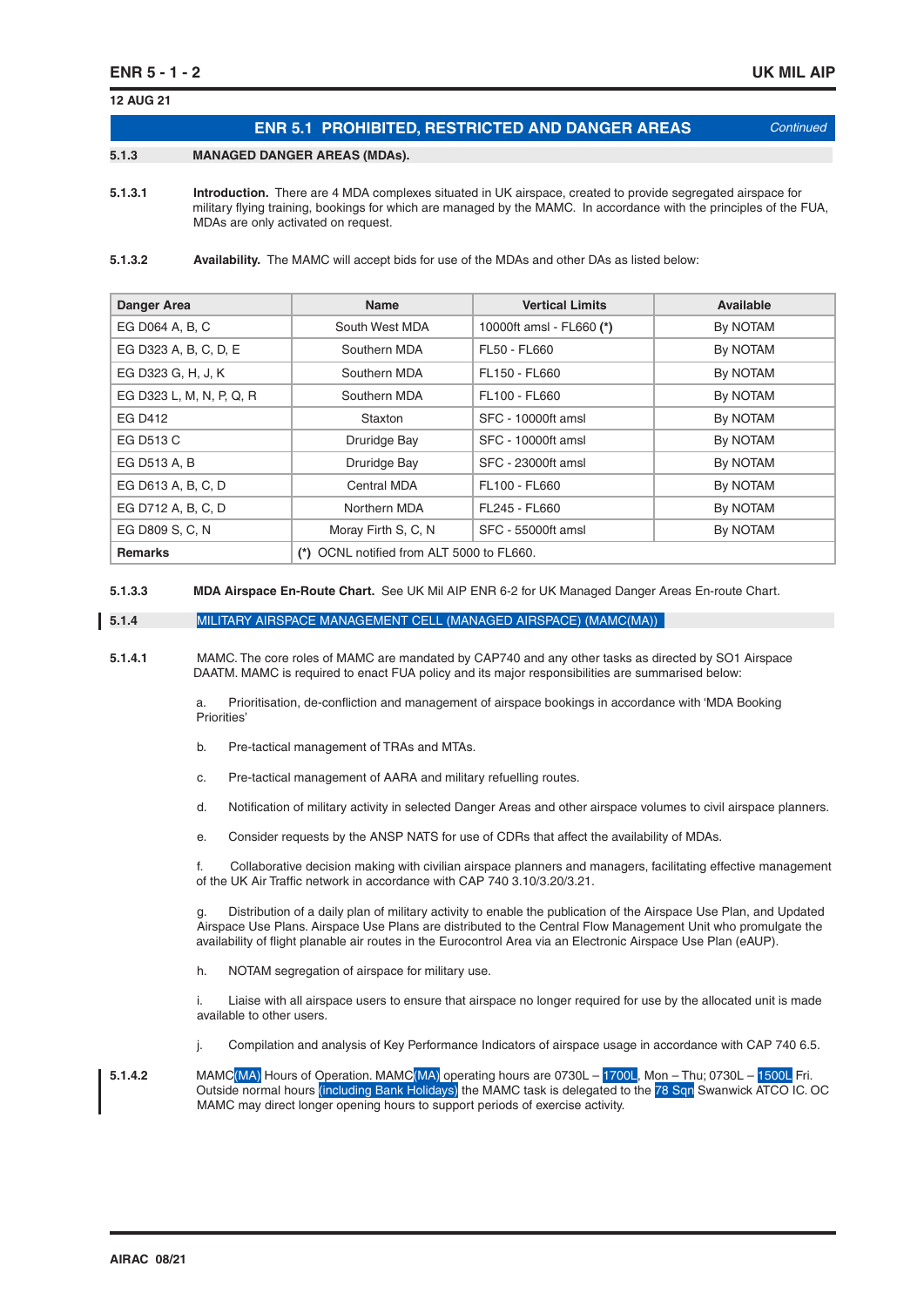ᅱ

**19 MAY 22**

## **ENR 5.1 PROHIBITED, RESTRICTED AND DANGER AREAS** *Continued*

**5.1.4.3** MAMC Contact Details. MAMC(MA) contact details are as follows:

| MAMC (MA) contact details are as follows: |                                                                                                                                      |  |  |
|-------------------------------------------|--------------------------------------------------------------------------------------------------------------------------------------|--|--|
| E-mail:                                   | SWK-MAMC-ManagedAirspace@mod.gov.uk                                                                                                  |  |  |
| Telephone:                                | GPTN 95586 Ext 2495, OC Ext 2569; PSTN (01489) 61+ext.                                                                               |  |  |
| <b>AFTN through Mil-EAMS:</b>             | EGVVYWYU.                                                                                                                            |  |  |
| Postal:                                   | MAMC,<br>78 Sqn Swanwick,<br>Box 13, London Area Control Centre,<br>Sopwith Way,<br>Swanwick,<br>SOUTHAMPTON, Hampshire,<br>SO31 7AY |  |  |

#### **5.1.5 AIRSPACE BOOKING PROCESS.**

**5.1.5.1 Introduction**. Airspace is booked in accordance with the following 3 processes:

a. Procedure 1 (P1) – pre-tactical reservation of airspace no later than D-1; constitutes Airspace Use Plan (AUP).

 b. Procedure 2 (P2) – the release of reserved airspace for alternate airspace use; promulgated on Updated Airspace Use Plan (UUP).

 c. Procedure 3 (P3) – facilitates the additional booking of airspace on D-0, promulgated on additional UUP. This process enhances the flexible use of airspace, through post AUP D-1 publication, in order to maximise the accuracy of airspace booked for military use and in doing so minimising the negative impact on the route Network. In extremis, the following UK airspace can be requested for military use using the Procedure 3 process, in addition to the Procedure 1 booking process (note that P3 is subject to a EUROCONTROL impact assessment and cannot be guaranteed);

- (1) NWMTA (High and Low) North and South.
- (2) Northern MDA (D712s)
- (3) SWMDA(D064)
- (4) D809 Complex
- (5) D801, D802 & D803
- (6) EAMTA High and Low
- (7) Portland areas D017 and D023
- (8) Portsmouth areas D036, D037, D039 and D040

 d. Sorties where segregation is appropriate are detailed at ENR 5-1-8. Airspace will only be segregated for I the duration of each sortie; users are encouraged to refine the vertical limits of the airspace according to the mission profile as this may allow civil traffic to flight plan over the top of segregated airspace.

**5.1.5.2 Exercises.** For Exercises and other large-scale training events that require segregated airspace outside the confines of the current DA/MDA construct, sponsors are to notify the Military Airspace Manager (MAM) or the Civil Airspace Manager (CAM) through MAMC of their requirements at least 28 days before the next AIRAC Cycle. The MAM and the CAM will assess the request based on the military requirement and the impact to the wider ATM network. The lead-in time is required by the Network Manager at EuroControl to build a restriction in the airspace management tool to make GAT routes through the requested airspace unavailable for flight planning. Whilst Exercises will normally attract a higher priority than routine flying training, sponsors are only to submit bids for airspace based on actual ATO by 0900L D-1 or iaw Exercise instructions. Exercise planners are encouraged to arrange an ACN for Exercise activity through AUS where appropriate.

**5.1.5.3 Airspace Bidding Procedure.** Bids to segregate airspace for military use are to be made to MAMC via email. Booking forms can be found on the MAMC homepage. Bids are always to be for the **minimum volume of airspace** required for the duration of the planned activity, including vertical segregation. Users are to consider whether activity could be capped to facilitate ATS route availability above military activity. Thorough consideration should be given to contingency booking of airspace to ensure a fair allocation of airspace for all user' requirements. If airspace booked as a contingency is no longer required it is to be handed back by H-4 to enable other users to utilise the airspace. Failure to do so is contrary to UK ASM policy in accordance with CAP740. Statistics recording booked airspace versus actual use of airspace will indicate any misuse of the ASM system. All airspace managed by MAMC(MA) should be booked via MAMC prior to 0900L D-1 (D-2 for activity between 001 and 0600L, on the preceeding Friday for activity on a Sunday or Monday, and the last working day prior to any Bank Holiday). This is to allow sufficient time for NOTAMs to be issued where required and for nominated agencies to be notified, including input into the daily AUP for distribution by CFMU. (In exception, and on a case-by-case basis, bookings maybe accepted until 1700L Mon-Thurs or 1400L Fri.)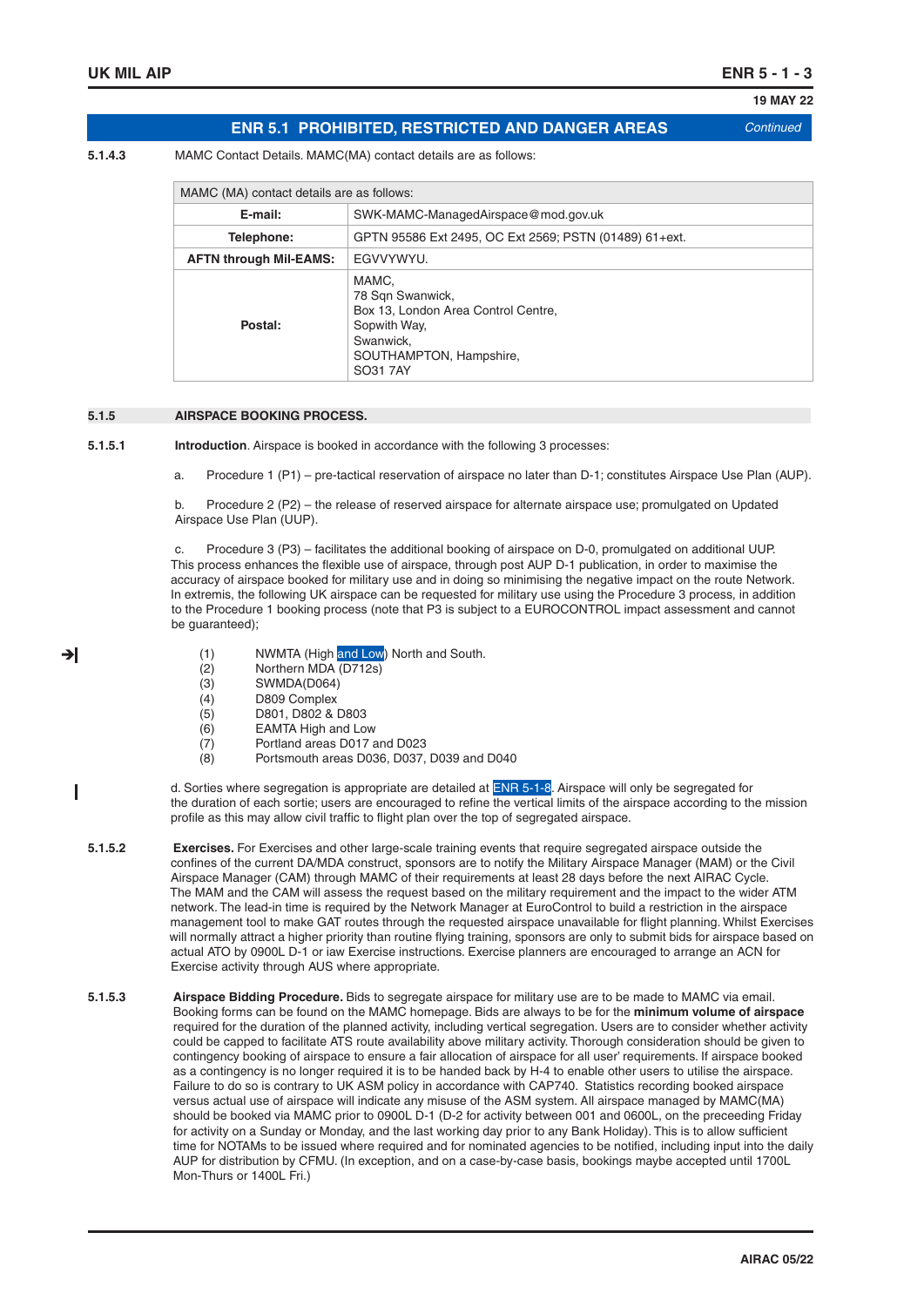|    | <b>12 AUG 21</b> |                                                                                                                                                                                                                                                                                                                                                                               |                                                                                        |                                                                                                                                                                                                                                                                                                                                                                                                                                                                   |                 |  |
|----|------------------|-------------------------------------------------------------------------------------------------------------------------------------------------------------------------------------------------------------------------------------------------------------------------------------------------------------------------------------------------------------------------------|----------------------------------------------------------------------------------------|-------------------------------------------------------------------------------------------------------------------------------------------------------------------------------------------------------------------------------------------------------------------------------------------------------------------------------------------------------------------------------------------------------------------------------------------------------------------|-----------------|--|
|    |                  |                                                                                                                                                                                                                                                                                                                                                                               |                                                                                        | <b>ENR 5.1 PROHIBITED, RESTRICTED AND DANGER AREAS</b>                                                                                                                                                                                                                                                                                                                                                                                                            | Continued       |  |
|    | 5.1.5.4          | Safety Buffer. The user is responsible for containing any segregated activity within the vertical and lateral<br>boundaries of the allocated MDA airspace to ensure the safety of other users in adjacent MDA sub-divisions. This is<br>also significant for overflying GAT where CDRs have been made available for use 2000ft above the notified upper<br>limit of the MDAs. |                                                                                        |                                                                                                                                                                                                                                                                                                                                                                                                                                                                   |                 |  |
|    | 5.1.5.5          | <b>Central MDA.</b> Where appropriate, units should bid for EG D613A and B in preference to EG D613C in accordance<br>with FUA principles to facilitate opening east-west conditional routes through EG D613C.                                                                                                                                                                |                                                                                        |                                                                                                                                                                                                                                                                                                                                                                                                                                                                   |                 |  |
|    | 5.1.5.6          | Southern MDA. As part of the redesign of the EG D323 complex in Feb 2019, several caveats to the utilisation and<br>management of this airspace were incorporated to ensure minimum disruption to NATS and other airspace users:                                                                                                                                              |                                                                                        |                                                                                                                                                                                                                                                                                                                                                                                                                                                                   |                 |  |
| ΨI |                  | a.                                                                                                                                                                                                                                                                                                                                                                            | allows for electronic coordination between Civil and Military controllers.             | Due to the funnelling of airspace between Newcastle and D323F, D323F will NOT be available for any<br>bookings until the new air traffic equipment upgrade for both Civil and Military controllers at the Swanwick and<br>Prestwick ATC Centres has been implemented. This new equipment introduces better conflict detection tools and                                                                                                                           |                 |  |
|    |                  | b.<br>being in receipt of an Air Traffic Service.                                                                                                                                                                                                                                                                                                                             |                                                                                        | <b>Departure protocols:</b> As part of the consultation process, some civilian airfields raised concerns about<br>military traffic departing new overland portions directly into confliction with their IFR traffic. Therefore, to mitigate this,<br>it has been agreed that aircraft must not exit the overland portions into Class G airspace in the Vale of York without                                                                                       |                 |  |
|    |                  | c.                                                                                                                                                                                                                                                                                                                                                                            | 2 civil routes (P58 and P59) to be available for flight planning from FL320 and above. | Depending on the routings of the North Atlantic Tracks (NAT), D323L-R may have an upper limit of<br>FL300 between 1000hrs and 1400hrs local, if the NAT tracks are required to route through the airspace. This allows                                                                                                                                                                                                                                            |                 |  |
|    | 5.1.5.7          |                                                                                                                                                                                                                                                                                                                                                                               |                                                                                        | Availability of South West MDAs (EG D064A/B/C). Use of the SWMDAs alongside concurrent activity in Aberporth<br>(EG D201A) or Castlemartin (EG D113A / EG D113B), has significant impact on civil traffic flows and protocols<br>have been agreed between NATS and the MOD to ensure minimum disruption (See Table Below). Deconfliction will<br>be assessed by MAMC based on priority level and in consultation with the Civil Airspace Manager. Bid allocations |                 |  |
| →l |                  | and/or level block prior to 1700L D-1, if their original request cannot be accommodated.                                                                                                                                                                                                                                                                                      |                                                                                        | will be confirmed by 1700L D-1 (1500L on the Friday preceding weekend or Monday activity, or the last working day<br>prior to a Bank holiday) with the release of the daily MDA Plan, but users may be offered an alternative time                                                                                                                                                                                                                                |                 |  |
|    |                  |                                                                                                                                                                                                                                                                                                                                                                               |                                                                                        | EG D064 Activation; depending on adjacent DA activities, one of the 5 options below will be allocated.                                                                                                                                                                                                                                                                                                                                                            |                 |  |
|    |                  | Option                                                                                                                                                                                                                                                                                                                                                                        | <b>EG D064A</b>                                                                        | <b>EG D064B</b>                                                                                                                                                                                                                                                                                                                                                                                                                                                   | <b>EG D064C</b> |  |
|    |                  | 1                                                                                                                                                                                                                                                                                                                                                                             | <b>UNL</b>                                                                             | <b>UNL</b>                                                                                                                                                                                                                                                                                                                                                                                                                                                        | Capped at FL240 |  |
|    |                  | 2                                                                                                                                                                                                                                                                                                                                                                             | Capped at FL240                                                                        | <b>UNL</b>                                                                                                                                                                                                                                                                                                                                                                                                                                                        | <b>UNL</b>      |  |
|    |                  | 3                                                                                                                                                                                                                                                                                                                                                                             | UNL                                                                                    | <b>UNL</b>                                                                                                                                                                                                                                                                                                                                                                                                                                                        | Capped at FL270 |  |
|    |                  | 4                                                                                                                                                                                                                                                                                                                                                                             | Capped at FL270                                                                        | Capped at FL270                                                                                                                                                                                                                                                                                                                                                                                                                                                   | Capped at FL270 |  |
|    |                  | 5 (by negotiation)                                                                                                                                                                                                                                                                                                                                                            | UNL                                                                                    | <b>UNL</b>                                                                                                                                                                                                                                                                                                                                                                                                                                                        | Capped at FL300 |  |
|    |                  | Notes:                                                                                                                                                                                                                                                                                                                                                                        |                                                                                        | Any requests for a Monday, or a Tuesday following a Bank Holiday, will automatically be allocated Option 4.                                                                                                                                                                                                                                                                                                                                                       |                 |  |
| ₹  |                  |                                                                                                                                                                                                                                                                                                                                                                               |                                                                                        | Military users are advised that early bids for EG D064 are encouraged to better facilitate airspace negotiation within<br>the AMC, however bids must be received aw the timelines laid down in ENR 5.1.5.3. Predictability of the North<br>Atlantic Tracks may change between D-5 and D-1 and as such, early airspace allocation is unlikely to be confirmed.                                                                                                     |                 |  |
|    | 5.1.5.8          |                                                                                                                                                                                                                                                                                                                                                                               |                                                                                        | Denying Segregated Airspace Reservations. Airspace reservations may be denied in the event that CAA SARG<br>AR has directed that another activity takes priority, regardless of whether that other activity is segregated or not.                                                                                                                                                                                                                                 |                 |  |
|    | 5.1.5.9          | notified as follows:                                                                                                                                                                                                                                                                                                                                                          |                                                                                        | Amendments, Cancellations and Tactical Bids. For FUA to succeed, it is essential that bids for segregated<br>airspace are realistic and that the airspace is used for its proper purpose. Any changes to an airspace bid should be                                                                                                                                                                                                                                |                 |  |
|    |                  | a.<br>amendments as soon as they are known.                                                                                                                                                                                                                                                                                                                                   |                                                                                        | Before 1700L on D-1. MAMC is to be notified by phone, followed by a confirmation e-mail, of any bid                                                                                                                                                                                                                                                                                                                                                               |                 |  |
|    |                  | b.                                                                                                                                                                                                                                                                                                                                                                            | AM bookings should be cancelled with MAMC by 1700L D-1.                                |                                                                                                                                                                                                                                                                                                                                                                                                                                                                   |                 |  |
|    |                  | c.                                                                                                                                                                                                                                                                                                                                                                            |                                                                                        | PM bookings should be cancelled with the Level 3 Management Cell by 0830L D-0.                                                                                                                                                                                                                                                                                                                                                                                    |                 |  |
|    |                  | d.                                                                                                                                                                                                                                                                                                                                                                            |                                                                                        | Segregated Airspace cancellations on D-0 are to be notified to the Level 3 Management Cell. Level 3<br>Management Cell shall notify MAMC at the earliest opportunity, who shall take NOTAM / UUP action if                                                                                                                                                                                                                                                        |                 |  |

**required.**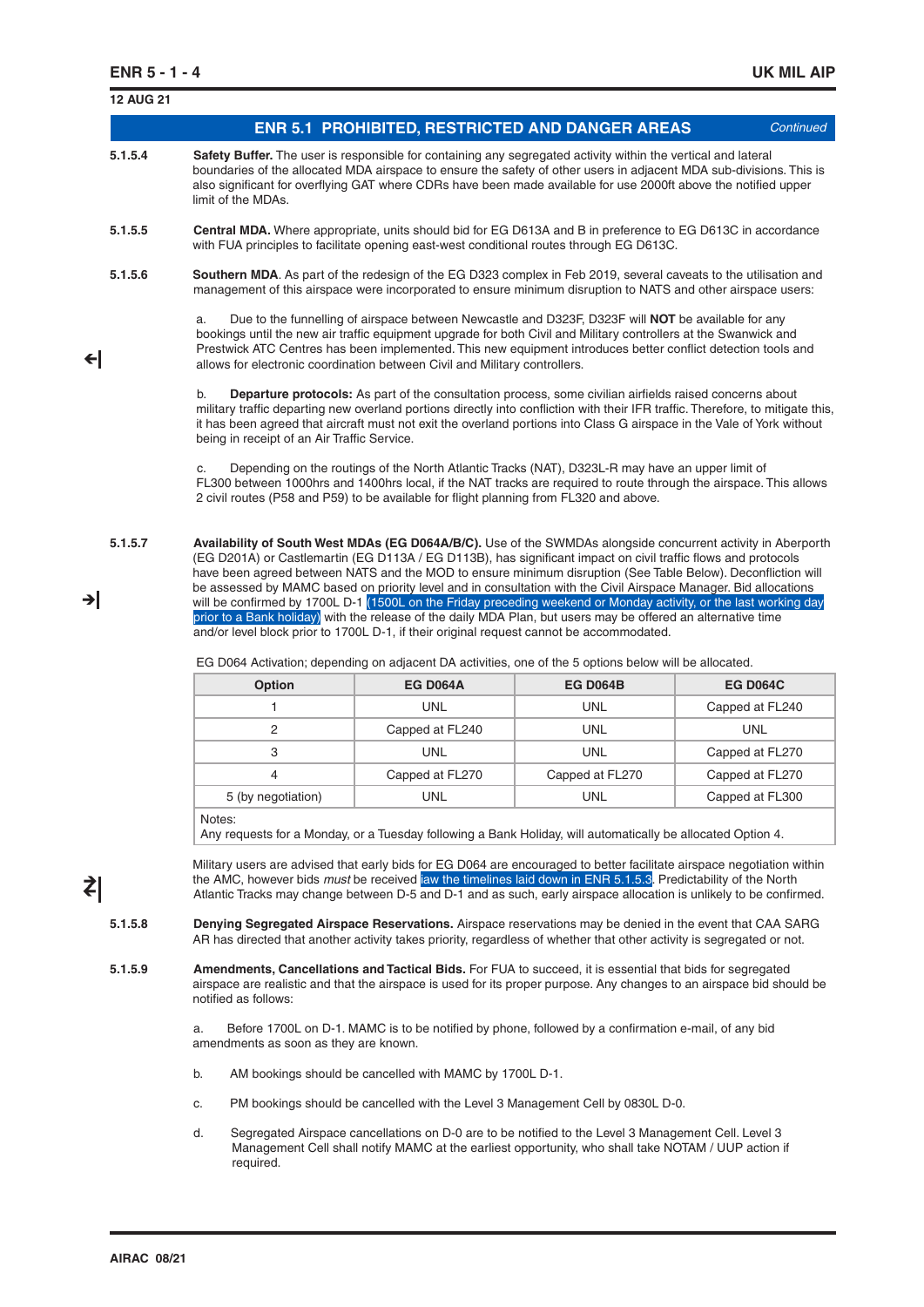|          |                                                                                                                                                                                                                                                                                                                                                                                                                                                                                                                                                                                                                                                                                                                                                        | <b>12 AUG 21</b> |
|----------|--------------------------------------------------------------------------------------------------------------------------------------------------------------------------------------------------------------------------------------------------------------------------------------------------------------------------------------------------------------------------------------------------------------------------------------------------------------------------------------------------------------------------------------------------------------------------------------------------------------------------------------------------------------------------------------------------------------------------------------------------------|------------------|
|          | <b>ENR 5.1 PROHIBITED, RESTRICTED AND DANGER AREAS</b>                                                                                                                                                                                                                                                                                                                                                                                                                                                                                                                                                                                                                                                                                                 | Continued        |
| 5.1.5.10 | Provision of ATS within active MDA or MTA. ATSOCAS, along with appropriate separation standards, shall be<br>provided to participating aircraft operating within active MDAs or MTAs. Against unknown traffic, prescribed<br>separation minima are to be adhered to as much as is practicable.                                                                                                                                                                                                                                                                                                                                                                                                                                                         |                  |
| 5.1.5.11 | <b>MDA Primacy.</b> Primacy for MDA ownership during ASACS controlled sorties is as follows;                                                                                                                                                                                                                                                                                                                                                                                                                                                                                                                                                                                                                                                           |                  |
|          | For the first and last 5 minutes of a MDA booking, ASACS has primacy and shall manage the MDA<br>a.<br>as they see fit without recourse to the aircrew to which it is allocated.                                                                                                                                                                                                                                                                                                                                                                                                                                                                                                                                                                       |                  |
|          | b.<br>For the remainder of the booking, the aircrew allocated the MDA have primacy and ASACS shall<br>consult the aircrew for access as required and effect coordination where necessary.                                                                                                                                                                                                                                                                                                                                                                                                                                                                                                                                                              |                  |
|          | Should tactical access to active MDA airspace be required, the relevant ATS provider will contact the<br>c.<br>Lead CRC to ascertain whether access can be arranged.                                                                                                                                                                                                                                                                                                                                                                                                                                                                                                                                                                                   |                  |
|          | When an Airspace user departs the MDA before their booking expires, unless briefed by exception of a<br>d.<br>pre-existing arrangement to hand to another eligible airspace user, primacy reverts to ASACS who shall follow<br>process 5.1.5.13.                                                                                                                                                                                                                                                                                                                                                                                                                                                                                                       |                  |
| 5.1.5.12 | Delay to Autonomous or Controlled MDA bookings. In the event of a sortie being delayed, the planned airspace<br>user shall advise the Level 3 Management Cell within 15 minutes of the booked activation time. If no notification is<br>received, the Level 3 Management Cell will chase up the booking. Airspace may be offered tactically to other users<br>as follows:                                                                                                                                                                                                                                                                                                                                                                              |                  |
|          | Delay of more than 30 mins to the booking start time - the airspace may be offered to other military users.<br>a.<br>Once allocated user is notified airborne and en route, Primacy reverts to booked aircrew for the remainder of<br>the specific booking and other users will vacate the area in question as soon as practicable.                                                                                                                                                                                                                                                                                                                                                                                                                    |                  |
|          | Delay of fewer than 30 mins to the booking start - the military controller in whose airspace the MDA lies will be<br>b.<br>informed so that they can fly mil ac through the airspace if required.                                                                                                                                                                                                                                                                                                                                                                                                                                                                                                                                                      |                  |
|          | In the event of Autonomous Ops then visual confirmation and a call to the Sqn or airspace controlling authority to<br>confirm nil activity within the area must be obtained before any further action is taken. If there is doubt as the status<br>of an area for Autonomous Ops then Primacy remains with the lead CRC or Swanwick (mil) Sup and<br>non-participating traffic will not be permitted to access the airspace.                                                                                                                                                                                                                                                                                                                           |                  |
| 5.1.5.13 | Autonomous and Ship-based/Sea King Mk 7 ASAC-controlled Operations within MDAs. For the purpose of<br>these procedures, autonomous operations include aircraft which are either not in receipt of an ATS, tactical control<br>or are under the control of HMS Ships / Sea King Mk 7 ASAC. In the interests of flight safety, there may be occasions<br>when aircraft operating autonomously in MDAs need to be contacted by shore-based ASACS or ATC units. In order<br>to facilitate expeditious liaison in such circumstances, the call-sign or autonomous users should be known at all<br>times. To ensure that this information is available, the following procedures apply to all missions operating<br>autonomously within segregated airspace: |                  |
|          | If not already in receipt of an ATS the lead element of autonomous formations shall check-in/out with the<br>a.<br>appropriate 78 Sqn Swanwick ICF prior to entering, and prior to departure from, MDAs. Autonomous aircrew<br>shall maintain a listening watch on a discrete frequency assigned by 78 Sqn Swanwick or the appropriate<br>MDA Autonomous Operations Frequency for the duration of their sortie.                                                                                                                                                                                                                                                                                                                                        |                  |
|          | b.<br>When an autonomous airspace user departs the MDA before their booking expires, unless briefed by<br>exception of a pre-exisiting arrangement to hand to another eligible airspace user, Primacy reverts back to the<br>lead CRC.                                                                                                                                                                                                                                                                                                                                                                                                                                                                                                                 |                  |
|          | Should an autonomous airspace user arrive more than 15 minutes late for an autonomous booking and they<br>C.<br>have failed to notify 78 Sqn Swanwick or CRC personnel of any delay, the area may be reallocated or handed<br>back to the L3M Cell and may not be available for autonomous segregated use.<br>(Note: The L3M Cell will make fair effort to chase up the booking prior to reallocation.)                                                                                                                                                                                                                                                                                                                                                |                  |
| 5.1.5.14 | Reallocation and Handback Process. When airspace is handed back, or in the event of delays to sorties, the Level<br>3 Management Cell shall, in conjunction with the lead CRC if required, assess whether another sortie would be<br>eligible to make use of the airspace. If an eligible sortie is identified and the aircrew wish to take up the ad hoc offer,<br>then the Level 3 Manager shall allocate the MDA to the new Squadron. If MDA reallocation has not occurred within<br>15 minutes of the airspace being handed back then the Level 3 Manager shall release the airspace tactically to other<br>users or hand the airspace back.                                                                                                       |                  |
| 5.1.5.15 | Post-Flight Closedown. MAMC is required to conduct a daily post-flight review of airspace use, comparing actual<br>use against the associated Mil Plan to account for military use of the MDAs. All airspace users are required to                                                                                                                                                                                                                                                                                                                                                                                                                                                                                                                     |                  |

 complete a close down proforma for all booked airspace by close of play D+1 (the day after the activity).Where the 'other' category is selected, a short explanation of the reason is to be included. Once completed the closedown proforma is to be e-mailed to the MAMC. The proforma template can be found on the MAMC homepage.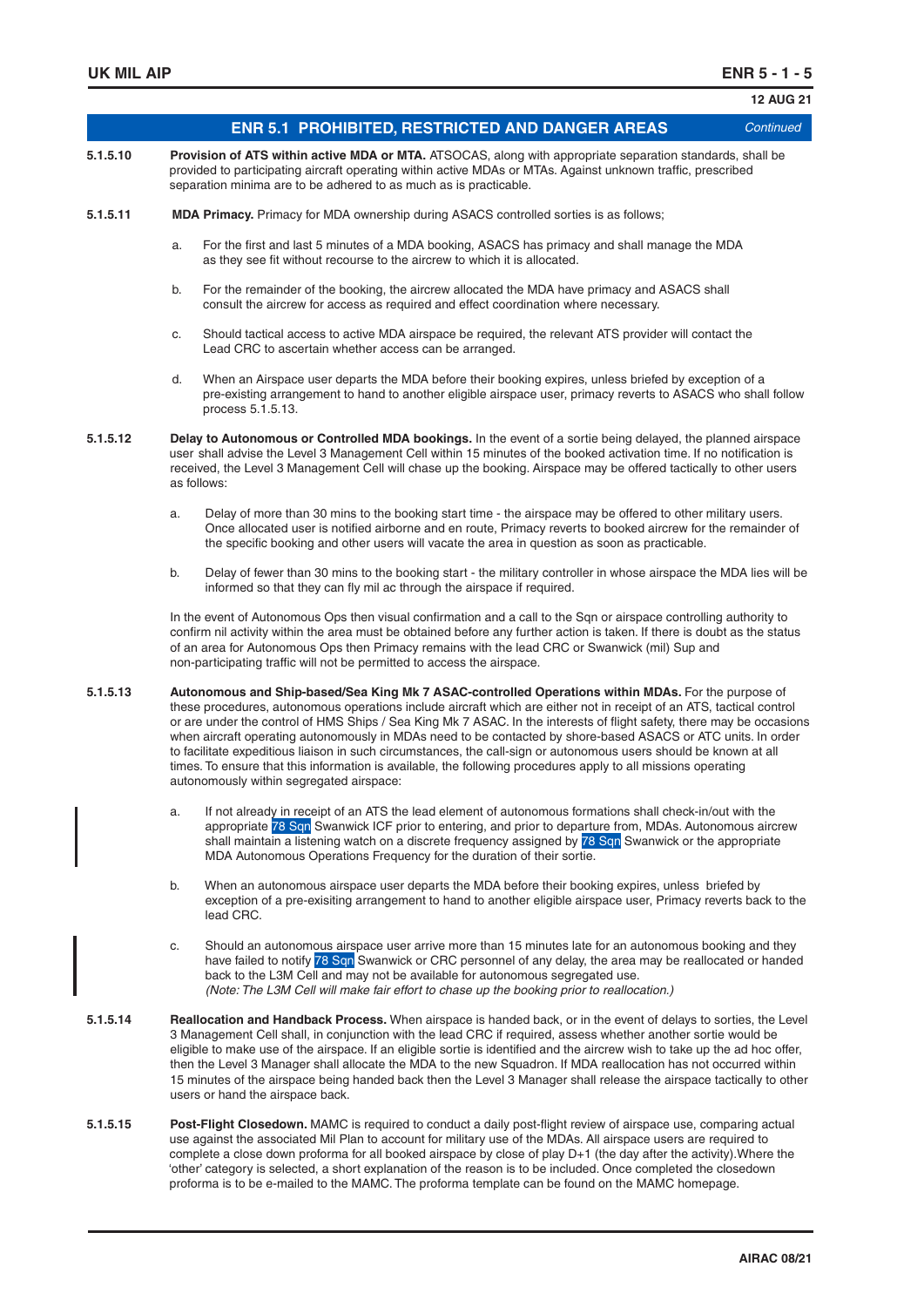### **12 AUG 21**

### **ENR 5.1 PROHIBITED, RESTRICTED AND DANGER AREAS** *Continued*

#### **5.1.5.16 Contact Details.**

| <b>Contact Details:</b>                         |                                                |  |
|-------------------------------------------------|------------------------------------------------|--|
| Swanwick Mil West ICF<br>(SWMDA)                | 278x6                                          |  |
| <b>MDA ASACS ICF</b>                            | <b>Tad 148</b>                                 |  |
| <b>MDA Autonomous Operations</b><br>Frequencies | a. D323 - Tad 109<br>$b.$ D613 - Tad 032       |  |
|                                                 | Mil: 95586 2408                                |  |
| Swanwick Mil East Supervisor                    | Civ: (01489) 612408                            |  |
|                                                 | Mil: 95586 2417                                |  |
| Swanwick Mil West Supervisor                    | Civ: (01489) 612417                            |  |
| <b>CRC</b> Boulmer                              | Mil: 95818 8011                                |  |
|                                                 | Civ: (01665) 604760 Ext 8011 or (01665) 573212 |  |
|                                                 | Mil: 95586 5430                                |  |
| Swanwick Mil North Supervisor                   | Civ: (02380) 401509                            |  |
|                                                 | Mil: DIRECT MIL NO. NO LONGER AVAILABLE.       |  |
| Level 3 Management Cell                         | Civ: (02380) 401550                            |  |

#### **5.1.6 MANAGED DANGER AREAS - TIMETABLE OF EVENTS.**

**5.1.6.1** The MDA timetable of events is as follows:

| <b>Timetable</b>        | <b>Action</b>                                                                                                                                                                                                                                                                     |
|-------------------------|-----------------------------------------------------------------------------------------------------------------------------------------------------------------------------------------------------------------------------------------------------------------------------------|
| 1500L D-1               | UK AUP sent to CFMU who update eAUP for routes flight planned up to 1300L<br>$D-0.$                                                                                                                                                                                               |
| Anytime up to 0900L D-1 | Exercise Sponsors shall bid for airspace based upon the final change to the<br>ATO. Units: Email bids for Military airspace D-1 to MAMC, law the timelines laid<br>down in ENR 5.1.5.3. MAMC: Collate requests, resolve conflicts in accordance<br>with priorities and protocols. |
| 1700L D-1               | MAMC promulgate Military Airspace Use Plan and dist to UK AMC.<br>Units: Unsuccessful bids can be adjusted for routine airspace.                                                                                                                                                  |
| 1800LD-1                | Update to UK AUP (UUP) sent to CFMU to update eAUP for routes flight<br>planned up to 1300L D-0.                                                                                                                                                                                  |
| 0600L D-0               | Implementation of AUP/UUP<br>Units: Liaise with CRC FA to de-conflict routine sorties from active MDAs.                                                                                                                                                                           |
| 0900L D-0               | Update to UK AUP sent to CFMU to update eAMI for routes flight planned after<br>1300L D-0.                                                                                                                                                                                        |

#### **5.1.7 DANGER AREAS - ACTIVITY PROCEDURES.**

**5.1.7.1 Danger Areas EG D412, 513A, 513B, 513C, 809(N), 809(C) and 809(S).** MAMC is responsible for coordinating bookings for EG D412, 513A, 513B, 513C, 809(N), 809(C) and 809(S). These Danger Areas must be booked iaw the timelines laid down in ENR 5.1.5.3. to allow sufficient time for NOTAMs to be issued where required and for nominated agencies to be notified. MAMC is to be informed immediately if an activity is cancelled in these areas so that MAMC can release the airspace for other users. Conflicting bids for airspace that falls within both an MDA and one of these Danger Areas will be negotiated between MAMC and the Danger Area authority. ≵

**5.1.7.2 Danger Areas EG D701 Complex.** QinetiQ is to notify AMC UK of activity within EG D701 Complex. MAMC is responsible for ensuring that EG D701E and/or EG D701F activation at or above 29,000ft is not concurrent with EG D712 activation in accordance with MoD policy . These areas cannot be active at the same time period to allow GAT to transit safely to the east of EG D701E and/or EG D701F. MAMC is also responsible for ensuring that the EG D701E and/or EG D701F activation at or above 29,000ft is not concurrent with Military Exercises operating in FJAS or FJAN in accordance with MoD policy.  $\leftarrow$ 

**5.1.7.3 Danger Areas EG D51**0A, D510B, D510C. RAF Spadeadam Ops is to notify activity within EG D510 A-C.

≵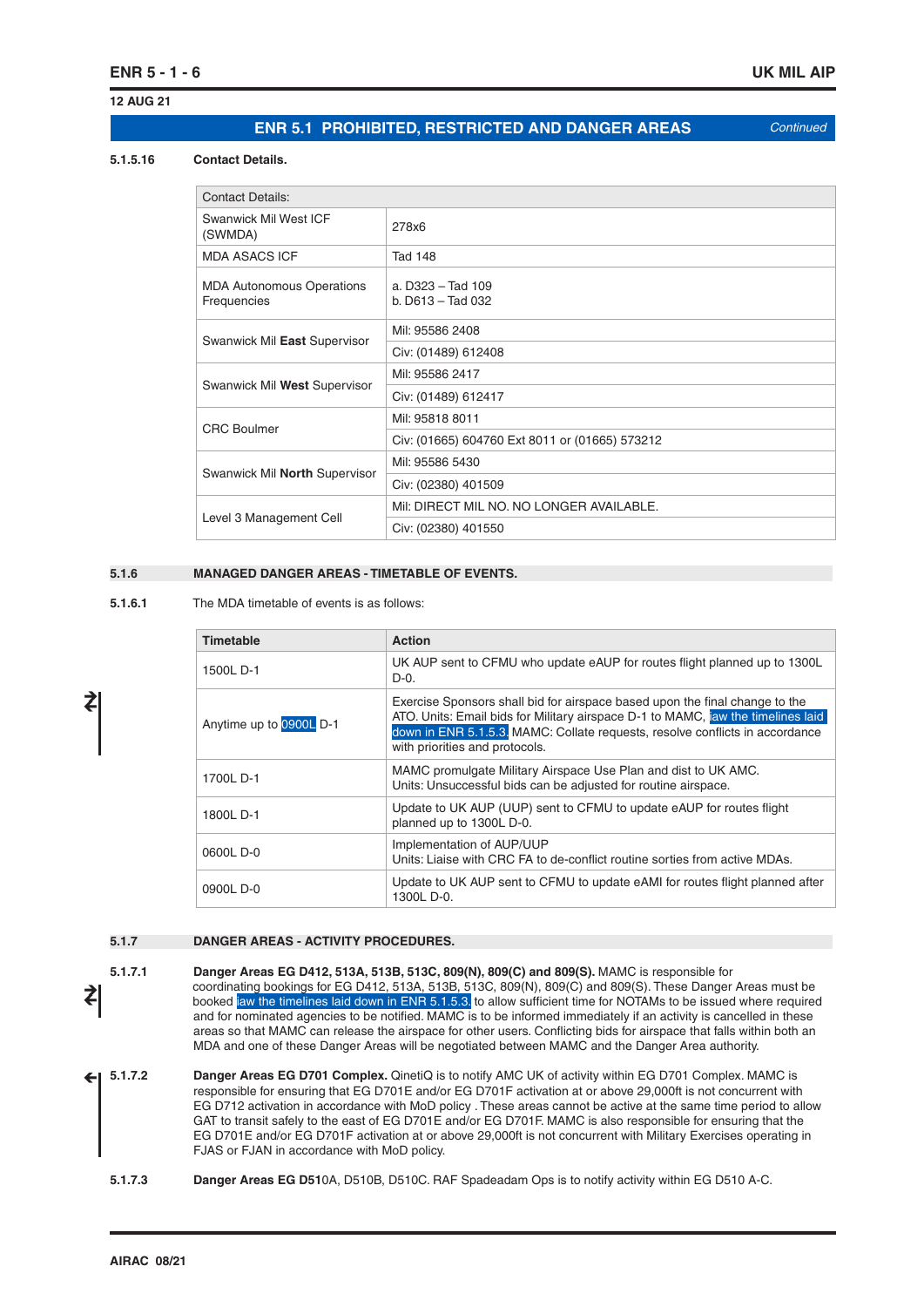#### **ENR 5.1 PROHIBITED, RESTRICTED AND DANGER AREAS** *Continued* **12 AUG 21 5.1.7.4 Danger Areas EG D801, 802 and 803.** Tain AWR is to notify activity within EG D801, 802 and 803 iaw the timelines laid down in ENR 5.1.5.3. When there are conflicting bids for airspace that falls within both EG D712 and one of these Danger Areas, these bids should be resolved in the first instance by negotiation between interested parties. **5.1.7.5 Secondary Surveillance Radar Codes.** When operating in an active MDA autonomously, aircraft are to squawk 3/A 7002 with Mode C in accordance with the SSR Code Allocation Plan. Other aircraft will be allocated a squawk by the appropriate controlling authority. **5.1.7.6 Danger Areas EG D003, 004, 006**A**, 006**B**, 007**A**, 007B, 007C, 008**A**, 008**B**, 008**C**, 009**A**, 009**B**, 012, 013, 014, 017, 021, 023, 026, 031, 036, 037, 038, 039, 040**. All military aircraft are to obtain a clearance from Plymouth Military Radar, or an ATC agency with delegated Danger Area authority, prior to entering as activity routinely changes at short notice. This includes aircraft allocated a serial in the FOST Weekly Practice Programme (WPP) entering the areas from overland, but does not affect aircraft departing from a ship operating within their allocated areas. **5.1.8 MILITARY ACTIVITIES REQUIRING SEGREGATION.**  ≵ ≵

**5.1.8.1 Performance and Airspace.** Fourth generation Fast Jet aircraft operate at speeds well in excess of Mach 1 during training and operations; speed, high energy manoeuvres and rates of climb/descent require segregation for exclusive use. Beyond Visual Range (BVR) radar training flights are essential and will require aircraft to be separated between 50 and 100nm, depending on the phase of training. The aircraft will then head towards each other, manoeuvring to gain advantage. In order to maximise the training value gained from the missile parameters, a 'box' of airspace typically 100nm x 40nm, from FL50 to FL550 will be required. The following activities may justify the temporary segregation of airspace:

| <b>Air Activity</b>                                                 | <b>Description</b>                                                                                                                                                                                                                                                                                        | Categories/ no of acft                                          | <b>Typical</b><br><b>Height Block</b>  | <b>Remarks</b>                                                                                                                                                                                  |
|---------------------------------------------------------------------|-----------------------------------------------------------------------------------------------------------------------------------------------------------------------------------------------------------------------------------------------------------------------------------------------------------|-----------------------------------------------------------------|----------------------------------------|-------------------------------------------------------------------------------------------------------------------------------------------------------------------------------------------------|
| Air Combat Training<br>(ACT)                                        | During ACT, acft would be expected<br>to manoeuvre dynamically in 3<br>dimensions with a turning perfor-<br>mance of up to 9G. Closing speeds<br>will typically be 24 miles per min,<br>but maybe as high as 32 miles<br>per min. The turn radius of the<br>acft will vary between 2000ft and<br>12000ft. | (1) All radar splits<br>(2) Visual splits for<br>4 or more acft | FL50-550                               | Radar splits may<br>involve the acft being<br>displaced by up to<br>100nm prior to the<br>merge.                                                                                                |
| Dissimilar ACT                                                      | Similar to ACT but involving different<br>types of fast jet acft operating<br>in height blocks of FL50-660.<br>Parameters as per Serial 1.                                                                                                                                                                | 4 or more acft                                                  | FL50-550                               | Large quantities of acft<br>will be manoeuvring<br>through a large block of<br>airspace at a high and<br>unpredictable rate.                                                                    |
| <b>Basic Intercept</b><br>Training (including<br>supersonic flight) | Acft will split 70-100nm<br>apart and then turn towards each<br>other. Large blocks of airspace are<br>used.                                                                                                                                                                                              | Radar splits                                                    | Various<br>FL50-550                    |                                                                                                                                                                                                 |
| <b>Electronic Warfare</b><br>(EW)                                   | During EW sorties, the acft sensors<br>will potentially be degraded. This<br>will significantly reduce the aircrew's<br>situational awareness.                                                                                                                                                            | Radar splits as per<br>Serial 4.                                | Various<br>FL50-300<br>to<br>FL240-550 | For advanced sorties.                                                                                                                                                                           |
| Exercises (LFEs)                                                    | Exercises will involve upwards<br>of 30 acft of differing types.<br>Within the exercise, activities<br>justifying segregation in their own<br>right will take place, supersonic work<br>and combat. Acft will be operating<br>to the extremes of their operational<br>envelopes.                          | Radar and visual<br>engagements                                 | SFC-FL550                              | Some acft within the<br>formation will recieve<br>tactical control from<br>fighter control agencies.<br>Other will work<br>autonomous within<br>mutual flight safety/<br>sanctuary constraints. |
| NVG/Night Lights<br><b>Out Sorties</b>                              | Acft will operate at night, with lights<br>out and pilots on NVGs, which<br>restrict their perception. Formations<br>of acft will split apart, typically by by<br>70nm. Closure speeds and turn radii<br>will be the same as during the day.                                                              | Radar splits as per<br>Serial 4.                                | FL50-550                               |                                                                                                                                                                                                 |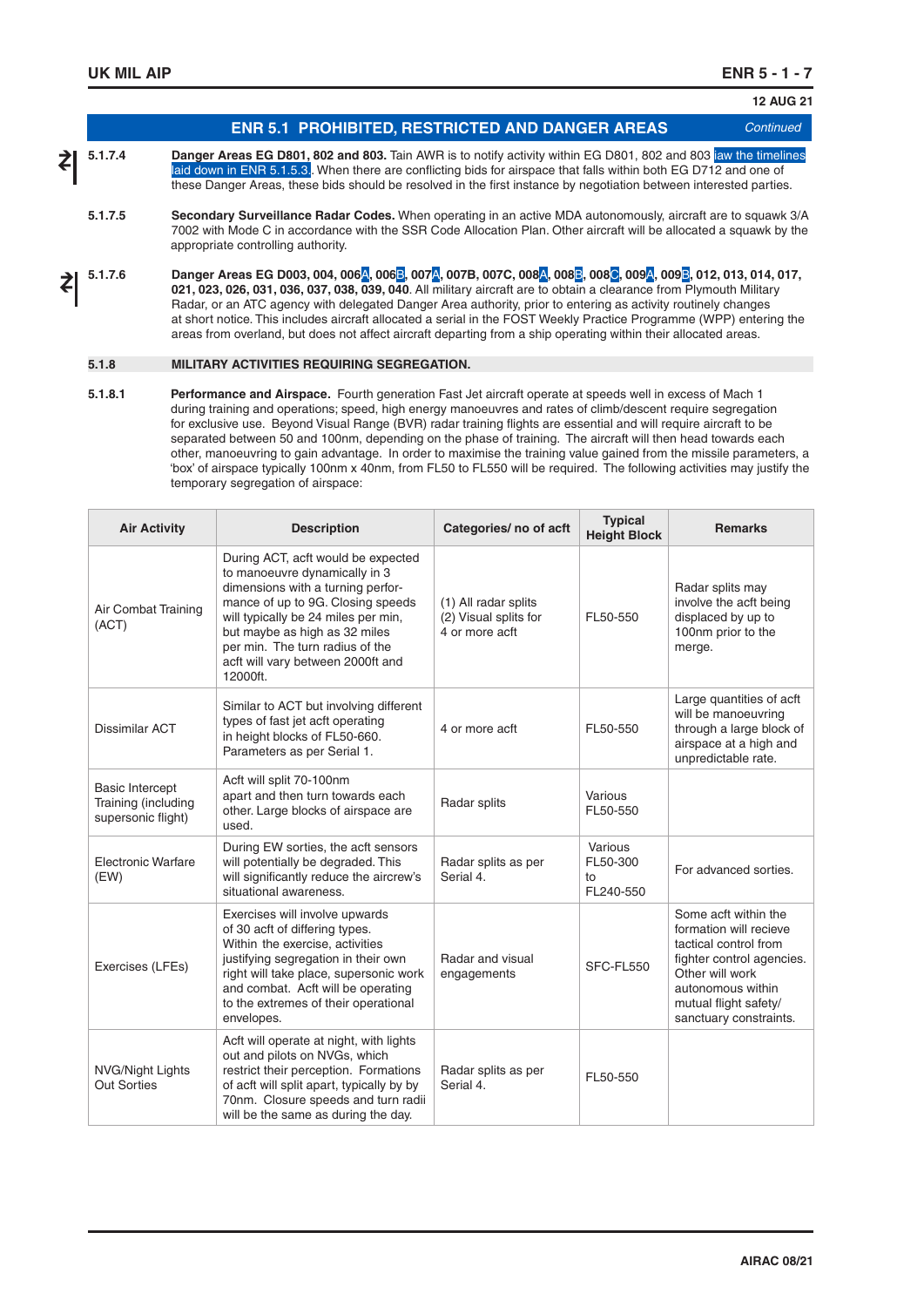# **ENR 5.1 PROHIBITED, RESTRICTED AND DANGER AREAS** *Continued* **28 JAN 21 5.1.9 MDA BOOKING PRIORITIES.**

**5.1.9.1** Airspace Management. In the event of an airspace activity requiring segregation, the MAMC will be the executive authority for allocating airspace iaw the priorities detailed below and in conjunction with those communicated by RAF Gp HQs and those by other MOD agencies. However, the day-to-day responsibility for the development of a tactical control plan, based on the required sorties and available MDA airspace, will be devolved from the MAMC to I the Lead CRC (for N Sea MDAs) and Swanwick Mil (for SWMDA). Allocations will be based on the planning/ resources that have been committed to the activity and the following priorities:

| <b>PRIORITY</b> | <b>SORTIE TYPE</b> | <b>ACTIVITY</b>                                                                        | <b>SUB-ACTIVITY</b>                                                                        |
|-----------------|--------------------|----------------------------------------------------------------------------------------|--------------------------------------------------------------------------------------------|
|                 |                    | <b>A. UK.</b>                                                                          | 1.4 aircraft or more.                                                                      |
| $\mathbf{1}$    |                    | 2. Less than 4 aircraft.                                                               |                                                                                            |
|                 | Operations         |                                                                                        | 1.4 aircraft or more.                                                                      |
|                 |                    | <b>B.</b> NATO.                                                                        | 2. Less than 4 aircraft.                                                                   |
|                 |                    | A. National (UK based) including QWIC and                                              | 1.4 aircraft or more.                                                                      |
|                 |                    | Exercises involving QEC / CSG.                                                         | 2. Less than 4 aircraft.                                                                   |
| 2               | Exercises          | <b>B.</b> NATO.                                                                        | 1.4 aircraft or more.                                                                      |
|                 |                    |                                                                                        | 2. Less than 4 aircraft.                                                                   |
|                 |                    | C. International.                                                                      | 1.4 aircraft or more.                                                                      |
|                 |                    |                                                                                        | 2. Less than 4 aircraft.                                                                   |
|                 |                    | A. Urgent Operational Requirement.                                                     | 1. If less than 2 months for UOR to be<br>implemented, raise to priority 2A.               |
|                 |                    |                                                                                        | 2. 2-4 months to complete flying element.                                                  |
| 3               | <b>Trials</b>      |                                                                                        | 1.4 aircraft or more.                                                                      |
|                 |                    | <b>B.</b> Less than 2 months to complete flying.                                       | 2. Less than 4 aircraft.                                                                   |
|                 |                    |                                                                                        | 1.4 aircraft or more.                                                                      |
|                 |                    | <b>C.</b> 2-4 months to complete flying.                                               | 2. Less than 4 aircraft.                                                                   |
| 4               | Large Units        | A. Carrier Operations conducting work up to                                            | 1. Queen Elizabeth Class (QEC) or Aircraft<br>Carrier - Conventional Nuclear (ACN).        |
|                 |                    | R <sub>2</sub> Status.                                                                 | 1. Landing Helicopter Dock (LHD).                                                          |
|                 |                    | A. National Standby (QRA, TANSOR etc.) less<br>than 2 weeks prior to loss of currency. | 1. Any number of aircraft.                                                                 |
|                 |                    | <b>B.</b> Operational workup to R2 less than 3<br>months.                              | 1. Any number of aircraft.                                                                 |
|                 |                    | <b>C.</b> OCU / Operational Sea Training.                                              | 1.4 aircraft or more.                                                                      |
|                 |                    |                                                                                        | 2. Up to 4 aircraft                                                                        |
|                 |                    | D. ACL (MC/FL) Pairs / 4s Lead.                                                        | 1. Typhoon - Responsive Phase.<br>1. Lighning - Responsive / Contingent Phase.             |
| 5               | Training           | Lightning: 2-Ship Flt Lead / 4-Ship Flt Lead.                                          | 2. Adaptive Phase.                                                                         |
|                 |                    | E. QRA Currency.                                                                       | 1. Less than 3 weeks.                                                                      |
|                 |                    |                                                                                        | 2. More than 3 weeks.                                                                      |
|                 |                    | F. Unit-Level Combat Ready Workup<br>(CONVEX)                                          | 1. Any number of aircraft.                                                                 |
|                 |                    | G. QRA Workup.                                                                         | 1. Any number of aircraft.                                                                 |
|                 |                    | H. Electronic Warfare.                                                                 | 1. Raise to Priority 5A if in support of workup<br>less than 4 months prior to deployment. |
|                 |                    | I. Combat Ready Continuation Training.                                                 | 1. Any number of aircraft.                                                                 |
|                 |                    |                                                                                        |                                                                                            |

Notes:

For quick referencing priorities, as an example: A routine trial with 2-4 months to complete the flying element with less than 4 aircraft contributing to the trial, including from external agencies would be **3 - C - 2.**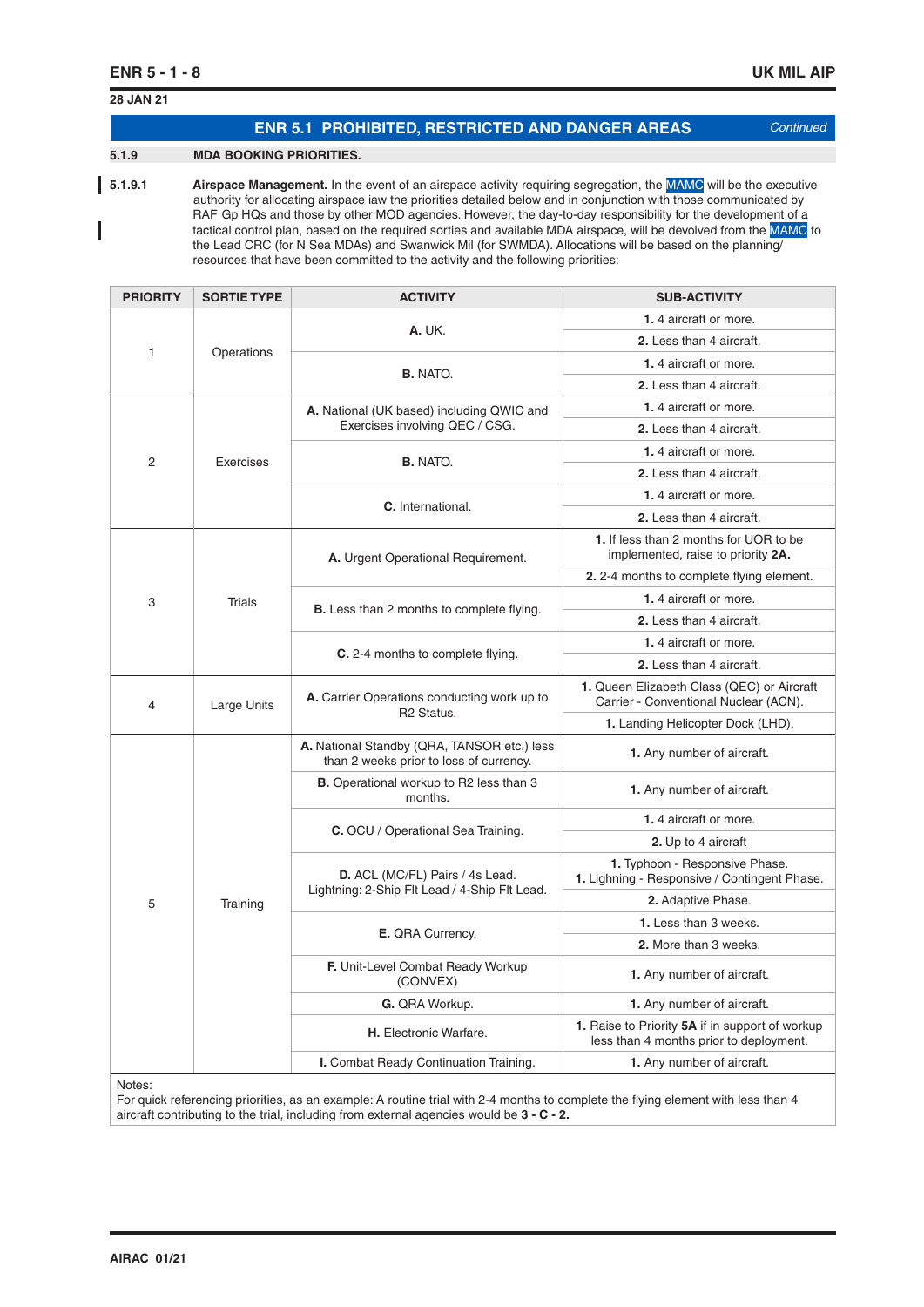# **ENR 5.1 PROHIBITED, RESTRICTED AND DANGER AREAS** *Continued*

### **5.1.10 PROHIBITED, RESTRICTED AND DANGER AREAS.**

| <b>Idenification and Name</b><br><b>Lateral Limits</b>                                                                                                           | <b>Upper Limit</b><br><b>Lower Limit</b> | <b>Remarks</b><br>(time of activity, type of restriction, nature of<br>hazard, risk of interception)                                                                                                                                                                      |
|------------------------------------------------------------------------------------------------------------------------------------------------------------------|------------------------------------------|---------------------------------------------------------------------------------------------------------------------------------------------------------------------------------------------------------------------------------------------------------------------------|
| $\mathbf{1}$                                                                                                                                                     | $\overline{2}$                           | 3                                                                                                                                                                                                                                                                         |
| AIRWAY CROSSING AND RADAR CORRIDOR (RC).<br><b>DAVENTRY RC</b>                                                                                                   |                                          | Service:<br>a. Swanwick Mil Central is responsible for providing                                                                                                                                                                                                          |
| 52 04 33N 001 39 34W -52 20 49N 000 49 34W - 52 14<br>59N 000 39 38W - 51 56 49N 001 35 33W                                                                      | FL100                                    | an airways crossing service through the Daventry<br>CTA. The Daventry Radar Corridor (DTY RC) is the<br>preferred method for OAT to cross.                                                                                                                                |
| 51 59 41N 001 54 11W - 52 25 13N 000 35 44W - 52 18<br>21N 000 29 02W - 51 53 00N 001 47 03W                                                                     | FL110                                    | b. Pilots wishing to use the DTY RC are to comply<br>with Swanwick Mil prenotification procedures and<br>state their intention to cross the DTY RC in item 18 of<br>the flight plan.                                                                                      |
|                                                                                                                                                                  |                                          | Limits: Centred on the DTY VOR/DME and aligned<br>on the 066°/246° radials, the DTY RC is 8nm wide<br>and available bi-directional at FL100 and FL110.                                                                                                                    |
|                                                                                                                                                                  |                                          | <b>Remarks:</b> See ENR 6-3 UK Radar Corridor Chart.                                                                                                                                                                                                                      |
| AIRWAY CROSSING AND RADAR CORRIDOR (RC).<br><b>DEAN CROSS RC</b><br>54 48 58N 003 51 26W - 54 38 42N 003 37 53W - 54 37<br>11N 002 37 09W - 54 47 23N 002 44 25W | FL190                                    | Service: Swanwick Mil West is responsible for the<br>provision of radar controlled airways crossing services<br>to aircraft using the Dean Cross Radar Corridor<br>through airways A1 and B4.                                                                             |
|                                                                                                                                                                  |                                          | Limits:<br>a. Established along a line DCS VOR to MARGO and<br>5nm either side of centre-line.<br>b. An alternative FL may be used if FL190 is not avail-<br>able.                                                                                                        |
|                                                                                                                                                                  |                                          | Contact: Pilots wishing to make use of the service<br>and not already in contact with Swanwick Mil should<br>contact Swanwick Mil West on the ICF 277.625 at<br>least 5 minutes in advance.                                                                               |
|                                                                                                                                                                  |                                          | <b>Remarks:</b> See ENR 6-3 UK Radar Corridor Chart.                                                                                                                                                                                                                      |
| AIRWAY CROSSING AND RADAR CORRIDOR (RC).<br><b>GAMSTON RC</b><br>53 17 09N 001 01 56W - 53 36 44N 000 46 12W - 53 32<br>25N 000 31 04W - 53 14 10N 000 45 51W    | FL190                                    | Service: Swanwick Mil East is responsible for the<br>provision of radar controlled airways crossing services<br>through airways L603, L26 and Y70 by military aircraft<br>at FL190. Swanwick Mil East are the only military unit<br>authorised to use the Radar Corridor. |
|                                                                                                                                                                  |                                          | <b>Limits:</b> The Radar Corridor is defined is defined as<br>two parallel lines 10nm apart and perpendicular to the<br>centreline of Awy Y70, coordinates<br>53 36 22N 000 37 13W - 53 13 49N 000 55 10W.                                                                |
|                                                                                                                                                                  |                                          | Contact: Pilots wishing to make use of the service<br>should contact Swanwick Mil on the ICF, at least 5<br>minutes in<br>advance.                                                                                                                                        |
|                                                                                                                                                                  |                                          | <b>Remarks:</b> See ENR 6-3 UK Radar Corridor Chart.                                                                                                                                                                                                                      |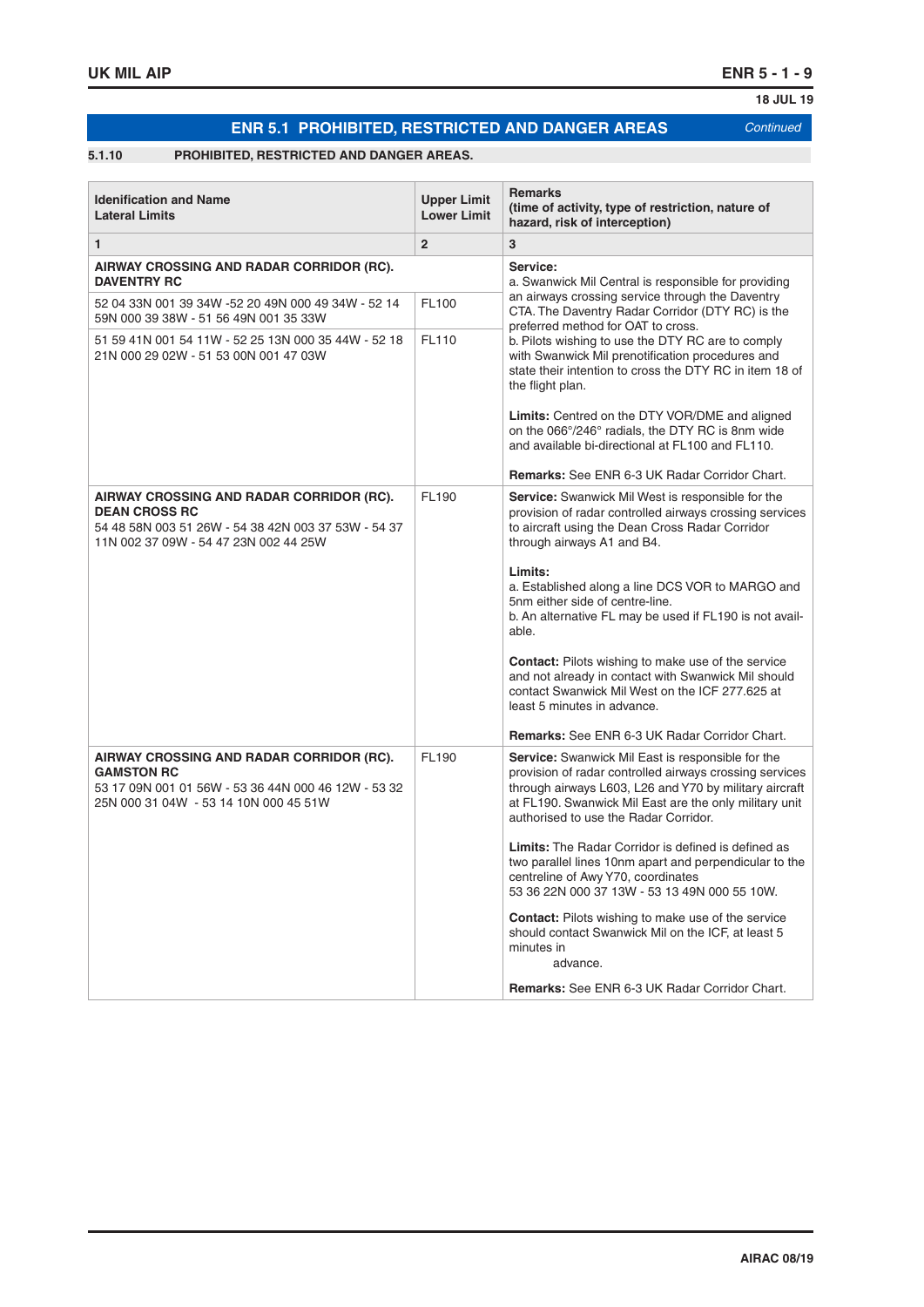### **ENR 5.1 PROHIBITED, RESTRICTED AND DANGER AREAS** *Continued*

**Idenification and Name Lateral Limits Upper Limit Lower Limit Remarks (time of activity, type of restriction, nature of hazard, risk of interception) 1 2 3 AIRWAY CROSSING AND RADAR CORRIDOR (RC). LICHFIELD RC Service:** Swanwick Mil Central is responsible for the provision of radar controlled airways crossing services to aircraft using the Radar Corridor (RC) established in the LICHFIELD area, to expedite passage through the wide belt of controlled airspace and thus avoid the delays that could otherwise be experienced with the more conventional types of radar or procedural crossings. **Limits:** The RC operates at FL140 and FL150, and may only be used under the radar control of Swanwick Mil. The corridor is 12nm wide. **Contact:** Crossings are available in both directions at either level. Pilots wishing to use the RC should contact Swanwick Mil, at least 5 minutes in advance. **Remarks:** See ENR 6-3 UK Radar Corridor Chart. 52 41 55N 002 19 09W - 52 32 18N 002 05 38W - 52 48 06N 000 58 21W - 52 58 18N 001 08 34W.  $F1140$ 52 38 11N 002 34 42W - 52 32 53N 002 30 11W - 52 27 43N 002 24 30W - 52 48 06N 000 58 21W - 52 58 18N 001 08 34W. FL150 **AIRWAY CROSSING AND RADAR CORRIDOR (RC). SWINDON RC** 51 22 12N 002 16 36W - 51 21 01N 002 01 19W - 51 40 42N 001 33 28W - 51 44 17N 001 54 50W 51 38 50N 001 53 16W. Operates at  $FI$  230 and FL240. **Service:** Swanwick Mil is responsible for providing an airways crossing service through airway G1 and the Cotswold CTA from the TMA boundary to the western edge of the Swindon Radar Corridor (SRC). Traffic intensity in this area can cause delays to OAT wishing to cross the airspace. The SRC RC has been created to provide an alternative means of crossing. **Limits:** The SRC is established along a line Brize Norton TACAN to Yeovilton TACAN, 4nm either side of the centre line. May only be used under the radar control of Swanwick Mil. **Contact:** Pilots who require to use the SRC are required to comply with existing Swanwick Mil prenotification procedures and to state their intention to cross the SRC in item 18 of the Flight Plan. **Remarks:** See ENR 6-3 UK Radar Corridor Chart. **AIRWAY CROSSING AND RADAR CORRIDOR (RC). TILNI RC** 54 43 56N 002 00 04W - 54 34 06N 002 03 08W - 54 31 35N 001 39 29W - 54 41 25N 001 36 19W. FL190 **Service:** Swanwick Mil East is responsible for the provision of radar controlled airways crossing services, and crossing Awy P18 by military aircraft. **Hours:** 0800 - 1800 local Mon - Fri, except PH. **Limits:** The Radar Corridor is defined as two parallel lines 10nm apart and perpendicular to the centreline of Awy P18, coordinates 54 36 08N 001 34 32W - 54 39 22N 002 04 59W. **Contact:** Pilots wishing to make use of the service and not already in contact with Swanwick Mil should contact Swanwick Mil East on the ICF 277·775 at least 5 minutes in advance. **Remarks:** See ENR 6-3 UK Radar Corridor Chart.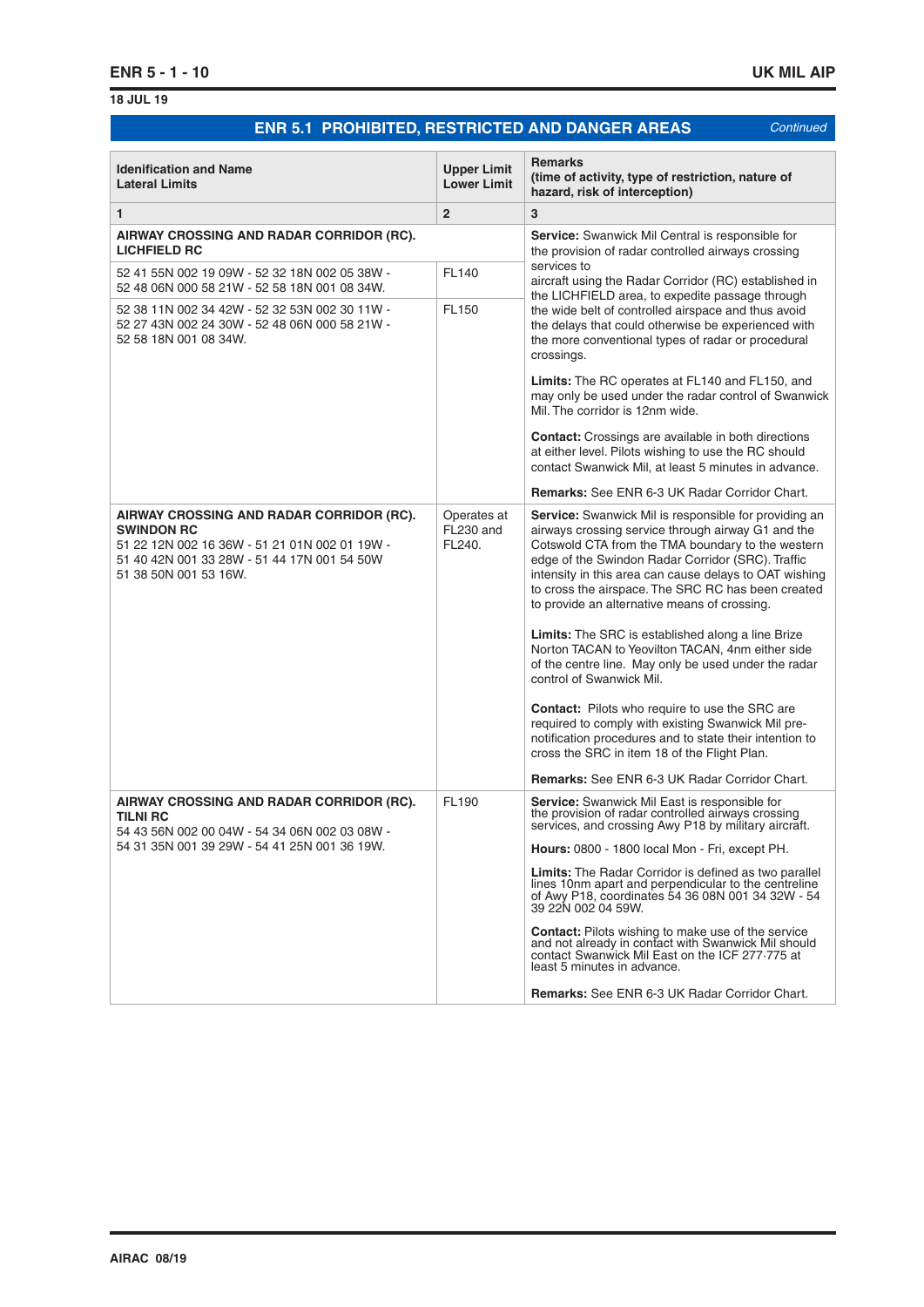# **ENR 5.1 PROHIBITED, RESTRICTED AND DANGER AREAS** *Continued*

**18 JUL 19**

| <b>Idenification and Name</b><br><b>Lateral Limits</b>                                                                                                                                                                                                                                                    | <b>Upper Limit</b><br><b>Lower Limit</b>                  | <b>Remarks</b><br>(time of activity, type of restriction, nature of<br>hazard, risk of interception)                                                                                                                                                                                                                                                                                                                                                                                                                                                                                                                                                                                                                                   |
|-----------------------------------------------------------------------------------------------------------------------------------------------------------------------------------------------------------------------------------------------------------------------------------------------------------|-----------------------------------------------------------|----------------------------------------------------------------------------------------------------------------------------------------------------------------------------------------------------------------------------------------------------------------------------------------------------------------------------------------------------------------------------------------------------------------------------------------------------------------------------------------------------------------------------------------------------------------------------------------------------------------------------------------------------------------------------------------------------------------------------------------|
| $\mathbf{1}$                                                                                                                                                                                                                                                                                              | $\overline{2}$                                            | 3                                                                                                                                                                                                                                                                                                                                                                                                                                                                                                                                                                                                                                                                                                                                      |
| AIRWAY CROSSING AND RADAR CORRIDOR (RC).<br><b>WESTCOTT RC</b><br>51 53 00N 001 47 03W - 51 53 00N 001 28 44W -<br>52 26 10N 000 09 58W - 52 26 15N 000 13 48E -<br>51 42 07N 001 31 22W - 51 40 42N 001 33 28W.                                                                                          | Operates at<br>FL230 and<br>FL240.                        | Service: Swanwick Mil Central is responsible for the<br>provision of radar controlled airways crossing services<br>aircraft using the Westcott Radar Corridor<br>to<br>(WCO RC). The WCO RC is established at FL230<br>and FL240 to ease pressure on intensive airspace<br>demands in the wide belt of controlled airspace north<br>of London. Therefore, OAT wishing to cross controlled<br>airspace in this area should plan to utilize the WCO<br>RC whenever practicable.<br><b>Contact:</b> Pilots are required to comply with existing<br>Swanwick Mil pre-notification procedures and to state<br>their intention to cross the WCO RC in item 18 of the<br>flight plan.<br><b>Remarks:</b> See ENR 6-3 UK Radar Corridor Chart. |
| AIRWAY CROSSING AND RADAR CORRIDOR (RC).<br><b>LYNAS RC</b><br>53 22 22N 004 43 29W - 53 21 32N 004 19 57W -<br>53 47 02N 003 49 20W - 53 53 53N 004 05 57W.                                                                                                                                              | See Notes                                                 | <b>Service:</b> The LYNAS Radar Corridor is established to<br>allow aircraft under the control of Swanwick Mil West<br>to cross L975, L70 and L15 from the airway base to<br>FL170 and L10 at FL170.                                                                                                                                                                                                                                                                                                                                                                                                                                                                                                                                   |
| Notes:<br>a. Between these points the corridor is active in the climb<br>to FL170:<br>53 22 22N 004 43 29W - 53 21 32N 004 19 57W -<br>53 38 56N 003 59 09W - 53 45 46N 004 15 44W<br>b. Between these points the corridor is active at level<br>FL170:                                                   |                                                           | Limits: The western edge of the corridor is delineated<br>by a line through NATKO - CASEL. The eastern edge<br>is 12nm<br>parallel from the western edge.<br><b>Contact:</b> Pilots wishing to use the RC should contact<br>Swanwick Mil on the ICF 277.625MHz or 127.450MHz<br>at least 3 minutes in advance.                                                                                                                                                                                                                                                                                                                                                                                                                         |
| 53 45 46N 004 15 44W - 53 38 56N 003 59 09W -<br>53 47 02N 003 49 20W - 53 53 53N 004 05 57W                                                                                                                                                                                                              |                                                           | <b>Remarks:</b> See ENR 6-3 UK Radar Corridor Chart.                                                                                                                                                                                                                                                                                                                                                                                                                                                                                                                                                                                                                                                                                   |
| <b>PROVOST MARSHAL AREA (PM) - PROHIBITED</b><br><b>PM P114 WINDSOR CASTLE</b><br>Circle radius 1nm centred on 51 29 00.5N 000 36 00.5W                                                                                                                                                                   | Upper limit:<br>2000 ft AGL<br>Lower limit:<br><b>SFC</b> | Hours: Permanent.<br><b>Remarks:</b> See ENR 6-7 & ENR 6-8 for ENR Chart of<br>Provost Marshal Areas North and South UK.<br>A Provost Marshal's Prohibited Area (PMP Area) is<br>an airspace of defined dimensions established by<br>the RAF Provost Marshals within which the flight of<br>military aircraft is prohibited.                                                                                                                                                                                                                                                                                                                                                                                                           |
| <b>PROVOST MARSHAL AREA (PM) - PROHIBITED</b><br><b>PM P120 GATCOMBE PARK</b><br>Circle radius 1nm centred on 51 41 37.0N 002 10 20.0W                                                                                                                                                                    | Upper limit:<br>1000 ft AGL<br>Lower limit:<br><b>SFC</b> | Hours: Permanent.<br><b>Remarks:</b> See ENR 6-7 & ENR 6-8 for ENR Chart of<br>Provost Marshal Areas North and South UK.<br>A Provost Marshal's Prohibited Area (PMP Area) is<br>an airspace of defined dimensions established by<br>the RAF Provost Marshals within which the flight of<br>military aircraft is prohibited.                                                                                                                                                                                                                                                                                                                                                                                                           |
| <b>PROVOST MARSHAL AREA (PM) - PROHIBITED</b><br><b>PM P124 HIGHGROVE HOUSE</b><br>Circle radius 1.5nm centred on<br>51 37 18 0N 002 10 45 0W                                                                                                                                                             | Upper limit:<br>1650 ft AGL<br>Lower limit:<br><b>SFC</b> | Hours: Permanent.<br><b>Remarks:</b> See ENR 6-7 & ENR 6-8 for ENR Chart of<br>Provost Marshal Areas North and South UK.<br>A Provost Marshal's Prohibited Area (PMP Area) is<br>an airspace of defined dimensions established by<br>the RAF Provost Marshals within which the flight of<br>military aircraft is prohibited.                                                                                                                                                                                                                                                                                                                                                                                                           |
| <b>PROVOST MARSHAL AREA (PM) - PROHIBITED</b><br><b>PM P208 NEWMARKET</b><br>Area within:<br>52 10 46 0N 000 17 53 0E - 52 16 34 0N 000 19 40 0E -<br>52 18 03 0N 000 26 21 0E - 52 16 21 0N 000 31 02 0E -<br>52 14 21 0N 000 32 13 0E - 52 11 34 0N 000 29 15 0E -<br>52 09 52 0N 000 22 08 0E - origin | Upper limit:<br>2000 ft AGL<br>Lower limit:<br><b>SFC</b> | Hours: Permanent.<br><b>Remarks:</b> See ENR 6-7 & ENR 6-8 for ENR Chart of<br>Provost Marshal Areas North and South UK.<br>A Provost Marshal's Prohibited Area (PMP Area) is<br>an airspace of defined dimensions established by<br>the RAF Provost Marshals within which the flight of<br>military aircraft is prohibited.                                                                                                                                                                                                                                                                                                                                                                                                           |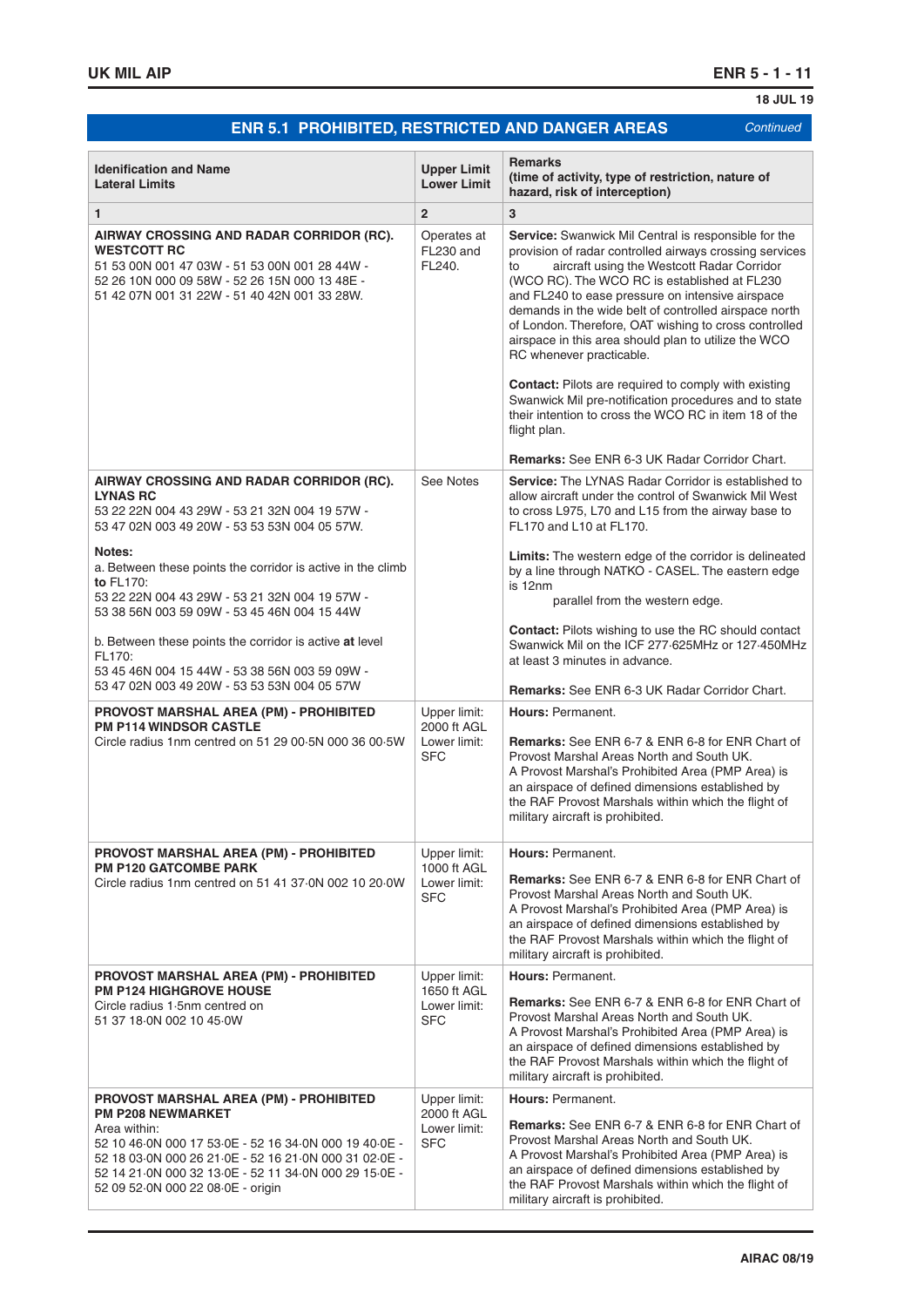# **ENR 5.1 PROHIBITED, RESTRICTED AND DANGER AREAS** *Continued*

| <b>Idenification and Name</b><br><b>Lateral Limits</b>                                                                                                                                                                                                                                               | <b>Upper Limit</b><br><b>Lower Limit</b>                  | <b>Remarks</b><br>(time of activity, type of restriction, nature of<br>hazard, risk of interception)                                                                                                                                                                                                                                                            |
|------------------------------------------------------------------------------------------------------------------------------------------------------------------------------------------------------------------------------------------------------------------------------------------------------|-----------------------------------------------------------|-----------------------------------------------------------------------------------------------------------------------------------------------------------------------------------------------------------------------------------------------------------------------------------------------------------------------------------------------------------------|
| 1                                                                                                                                                                                                                                                                                                    | $\overline{2}$                                            | 3                                                                                                                                                                                                                                                                                                                                                               |
| PROVOST MARSHAL AREA (PM) - PROHIBITED<br><b>PM P216 SANDRINGHAM</b><br>Circle radius 3.5nm centred on<br>52 49 47 0N 000 30 00 0E                                                                                                                                                                   | Upper limit:<br>3000 ft AGL<br>Lower limit:<br><b>SFC</b> | <b>Hours: 01 December to 01 March.</b><br>Permanent.<br><b>Remarks:</b> See ENR 6-7 & ENR 6-8 for ENR Chart of<br>Provost Marshal Areas North and South UK.<br>A Provost Marshal's Prohibited Area (PMP Area) is<br>an airspace of defined dimensions established by<br>the RAF Provost Marshals within which the flight of<br>military aircraft is prohibited. |
| <b>PROVOST MARSHAL AREA (PM) - PROHIBITED</b><br><b>PM P410 STRANGFORD LOUGH WILDLIFE SCHEME</b><br>Area bounded by:<br>54 33 30 0N 005 37 00 0W - following coastline to -<br>54 30 00 0N 005 32 45 0W - 54 28 50 0N 005 38 40 0W-<br>following coastline to - 54 30 45.0N 005 39 00.0W -<br>origin | Upper limit:<br>2000 ft AGL<br>Lower limit:<br><b>SFC</b> | Hours: Permanent.<br><b>Remarks:</b> See ENR 6-7 & ENR 6-8 for En-Route<br>Chart of Provost Marshal Areas North and South UK.<br>A Provost Marshal's Prohibited Area (PMP Area) is<br>an airspace of defined dimensions established by<br>the RAF Provost Marshals within which the flight of<br>military aircraft is prohibited.                               |
| PROVOST MARSHAL AREA (PM) - PROHIBITEDPM<br><b>P411 FYLINGDALES</b><br>Circle radius 2nm centred on 54 21 58.0N 000 39 55.0W                                                                                                                                                                         | Upper limit:<br>2000 ft AGL<br>Lower limit:<br><b>SFC</b> | Hours: Permanent.<br><b>Remarks:</b> See ENR 6-7 & ENR 6-8 for ENR Chart of<br>Provost Marshal Areas North and South UK.<br>A Provost Marshal's Prohibited Area (PMP Area) is<br>an airspace of defined dimensions established by<br>the RAF Provost Marshals within which the flight of<br>military aircraft is prohibited.                                    |
| <b>PROVOST MARSHAL AREA (PM) - PROHIBITED</b><br><b>PM P506 LOCKERBIE</b><br>Circle radius 2nm centred on 55 07 00.0 003 21 00.0W                                                                                                                                                                    | Upper limit:<br>2000 ft AGL<br>Lower limit:<br><b>SFC</b> | Hours: Permanent.<br><b>Remarks:</b> See ENR 6-7 & ENR 6-8 for ENR Chart of<br>Provost Marshal Areas North and South UK.<br>A Provost Marshal's Prohibited Area (PMP Area) is<br>an airspace of defined dimensions established by<br>the RAF Provost Marshals within which the flight of<br>military aircraft is prohibited.                                    |
| <b>PROVOST MARSHAL AREA (PM) - PROHIBITED</b><br><b>PM P507 TUNDERGARTH MEMORIAL CHAPEL</b><br>Circle radius 0.5nm centred on<br>55 06 49 0N 003 17 37 0W                                                                                                                                            | Upper limit:<br>2000 ft AGL<br>Lower limit:<br><b>SFC</b> | Hours: Permanent.<br><b>Remarks:</b> See ENR 6-7 & ENR 6-8 for ENR Chart of<br>Provost Marshal Areas North and South UK.<br>A Provost Marshal's Prohibited Area (PMP Area) is<br>an airspace of defined dimensions established by<br>the RAF Provost Marshals within which the flight of<br>military aircraft is prohibited.                                    |
| <b>PROVOST MARSHAL AREA (PM) - PROHIBITED</b><br><b>PM P701 BALMORAL CASTLE</b><br>Circle radius 5nm centred on 57 00 02.0N 003 12 24.0W                                                                                                                                                             | Upper limit:<br>3000 ft AGL<br>Lower limit:<br><b>SFC</b> | <b>Hours:</b> 01 August to 21 October.<br>Permanent.<br><b>Remarks:</b> See ENR 6-7 & ENR 6-8 for ENR Chart of<br>Provost Marshal Areas North and South UK.<br>A Provost Marshal's Prohibited Area (PMP Area) is<br>an airspace of defined dimensions established by<br>the RAF Provost Marshals within which the flight of<br>military aircraft is prohibited. |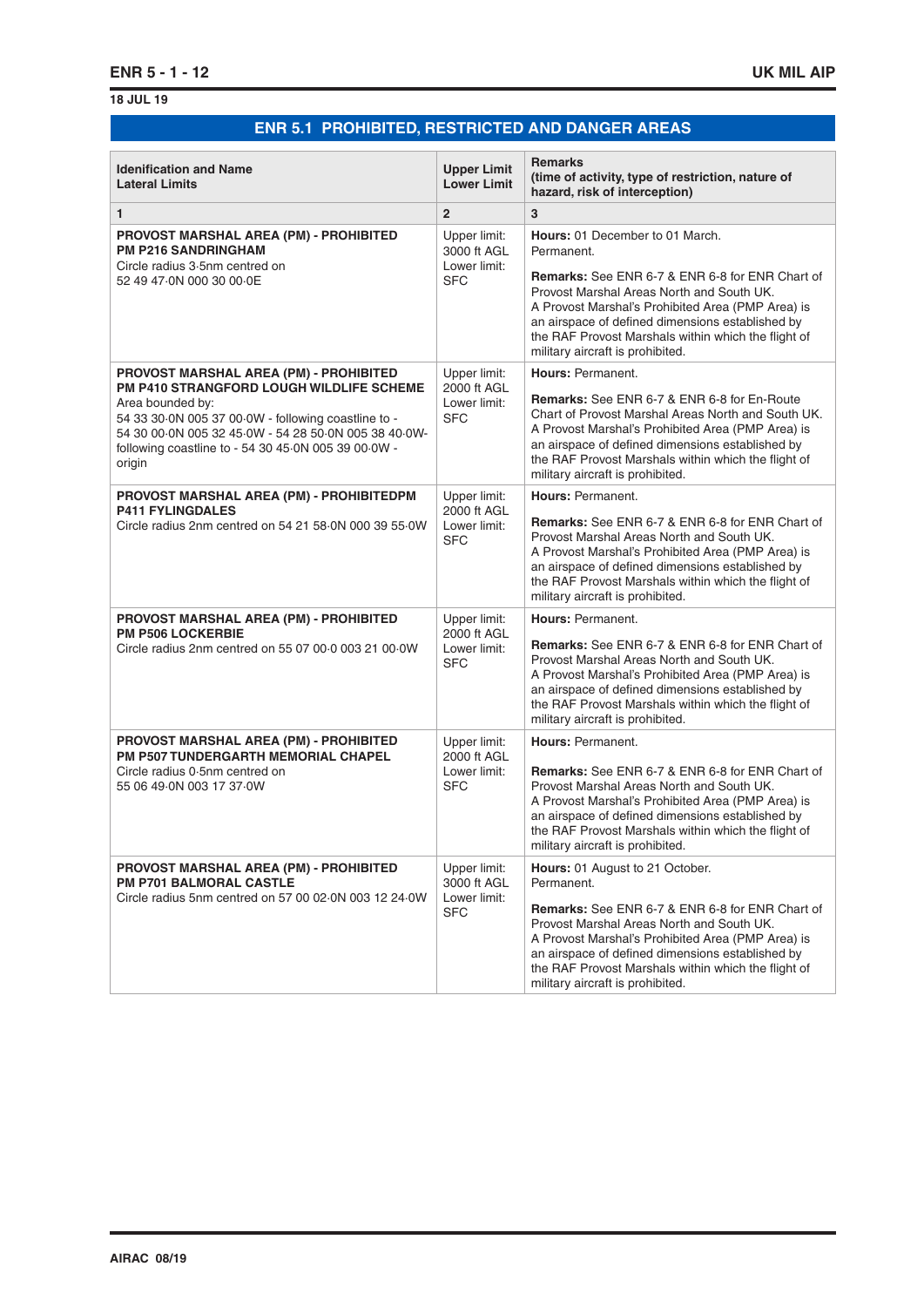# **ENR 5.1 PROHIBITED, RESTRICTED AND DANGER AREAS** *Continued*

**18 JUL 19**

| <b>Idenification and Name</b><br><b>Lateral Limits</b>                                                                                                                                                                                                                                                                                          | <b>Upper Limit</b><br><b>Lower Limit</b>                  | <b>Remarks</b><br>(time of activity, type of restriction, nature of<br>hazard, risk of interception)                                                                                                                                                                                                                                                                                                                                                                                                                                                                                                                                                                                                                                                                              |
|-------------------------------------------------------------------------------------------------------------------------------------------------------------------------------------------------------------------------------------------------------------------------------------------------------------------------------------------------|-----------------------------------------------------------|-----------------------------------------------------------------------------------------------------------------------------------------------------------------------------------------------------------------------------------------------------------------------------------------------------------------------------------------------------------------------------------------------------------------------------------------------------------------------------------------------------------------------------------------------------------------------------------------------------------------------------------------------------------------------------------------------------------------------------------------------------------------------------------|
| $\mathbf{1}$                                                                                                                                                                                                                                                                                                                                    | $\overline{2}$                                            | 3                                                                                                                                                                                                                                                                                                                                                                                                                                                                                                                                                                                                                                                                                                                                                                                 |
| <b>PROVOST MARSHAL AREA (PM) - RESTRICTED</b><br><b>PM R225 WASH</b><br>52 56 35N 000 29 22E - along the coast to<br>52 49 00N 000 23 00E - 52 47 00N 000 23 00E -<br>52 47 00N 000 12 40E - 52 48 00N 000 03 00E -<br>52 52 10N 000 02 19W - 53 05 07N 000 20 00E - origin                                                                     | Upper limit:<br>3500 ft AGL<br>Lower limit:<br><b>SFC</b> | Vertical Limits: The lower limit of the area east of<br>along the coast to E000 30.00 is 1500ft ALT.<br><b>Activity:</b> Prohibited to military aircraft except for pilots<br>authorised to enter for range activity at Holbeach or<br>Wainfleet AWRs, or pilots making an approach to<br>Rwy 26 at RAF CONINGSBY using authorised ATC<br>approach procedures.<br>Hours: 0830 - 2300 (local) Monday to Friday.<br>Permanent.<br><b>Remarks:</b> See ENR 6-7 & ENR 6-8 for ENR Chart of<br>Provost Marshal Areas North and South UK.<br>A Provost Marshal's Restricted Area (PMR Area) is<br>an airspace of defined dimensions established by the<br>RAF Provost Marshal within which the flight of military<br>aircraft is restricted in accordance with specified<br>conditions. |
| <b>PROVOST MARSHAL AREA (PM) - RESTRICTED</b><br><b>PM R320 HUMBER WEAPONS RANGE AIRSPACE</b><br>Airspace within:<br>53 36 00N 000 09 30E - 53 38 30N 000 20 30E -<br>53 20 00N 000 34 00E - 53 17 30N 000 18 17E -<br>along the coast to 53 23 31N 000 14 00E -<br>53 29 30N 000 05 10E - 53 34 00N 000 06 00E -<br>along the coast to origin. | Upper limit:<br>2000 ft AGL<br>Lower limit:<br><b>SFC</b> | Activity: Prohibited to military fixed wing aircraft<br>unless authorised to enter for range activity at Donna<br>Nook AWR.<br>Hours: 0900 - 1630 (local) Monday to Thursday,<br>1630 - 2200 (local) Monday and Wednesday, (from<br>September to April), 0900 - 1500 (local) Friday.<br>Permanent.<br><b>Remarks:</b> See ENR 6-7 & ENR 6-8 for ENR Chart of<br>Provost Marshal Areas North and South UK.<br>A Provost Marshal's Restricted Area (PMR Area) is<br>an airspace of defined dimensions established by the<br>RAF Provost Marshal within which the flight of military<br>aircraft is restricted in accordance with specified<br>conditions.                                                                                                                           |